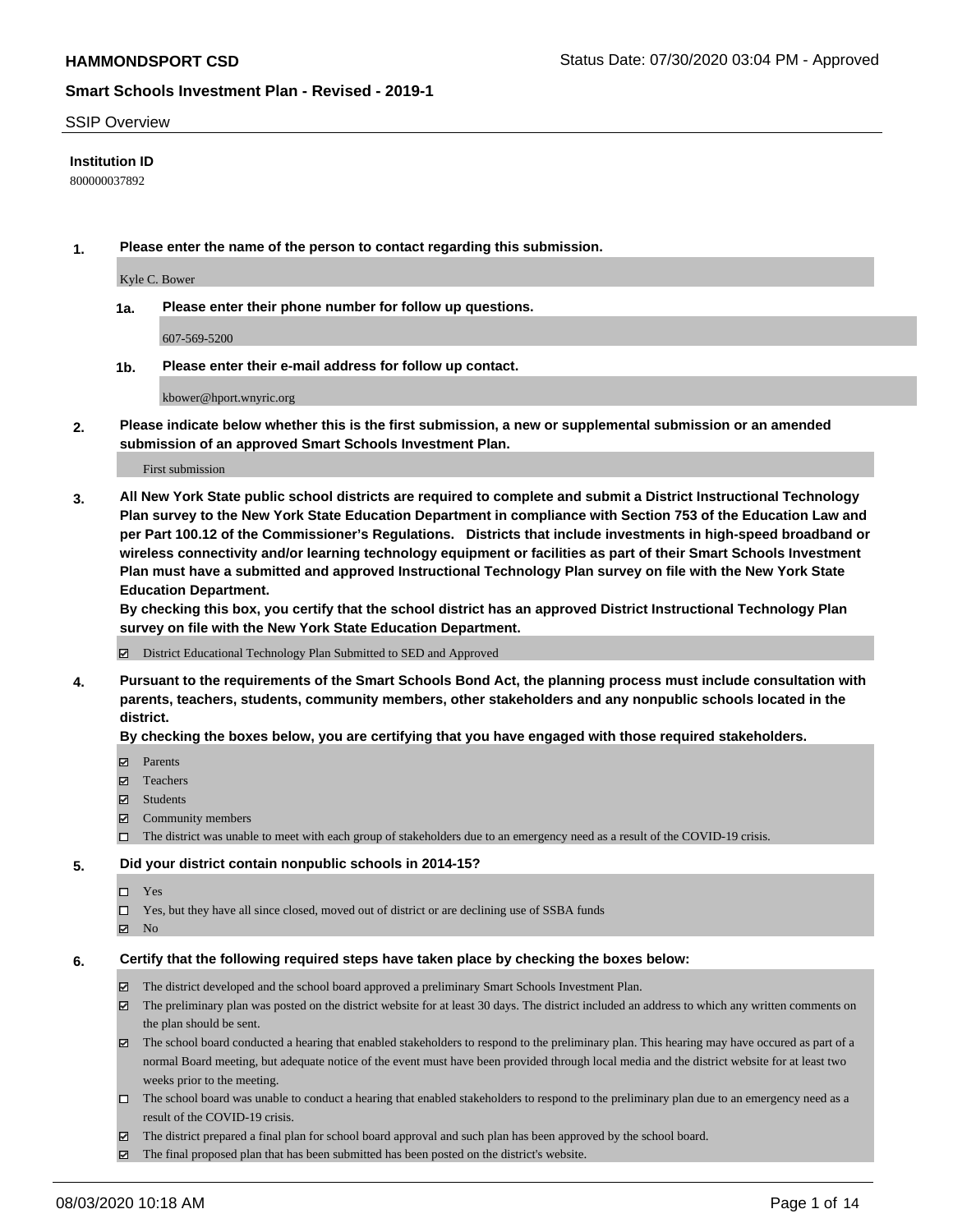## SSIP Overview

**6a. Please upload the proposed Smart Schools Investment Plan (SSIP) that was posted on the district's website, along with any supporting materials. Note that this should be different than your recently submitted Educational Technology Survey. The Final SSIP, as approved by the School Board, should also be posted on the website and remain there during the course of the projects contained therein.**

20190404 - Hammondsport CSD - SSIP1 ExecSummary Final.pdf

**6b. Enter the webpage address where the final Smart Schools Investment Plan is posted. The Plan should remain posted for the life of the included projects.**

www.hammondsportcsd.org

**7. Please enter an estimate of the total number of students and staff that will benefit from this Smart Schools Investment Plan based on the cumulative projects submitted to date.**

580

**8. An LEA/School District may partner with one or more other LEA/School Districts to form a consortium to pool Smart Schools Bond Act funds for a project that meets all other Smart School Bond Act requirements. Each school district participating in the consortium will need to file an approved Smart Schools Investment Plan for the project and submit a signed Memorandum of Understanding that sets forth the details of the consortium including the roles of each respective district.**

 $\Box$  The district plans to participate in a consortium to partner with other school district(s) to implement a Smart Schools project.

## **9. Please enter the name and 6-digit SED Code for each LEA/School District participating in the Consortium.**

| <b>Partner LEA/District</b> | <b>ISED BEDS Code</b> |
|-----------------------------|-----------------------|
| (No Response)               | (No Response)         |

## **10. Please upload a signed Memorandum of Understanding with all of the participating Consortium partners.**

(No Response)

## **11. Your district's Smart Schools Bond Act Allocation is:**

\$376,817

## **12. Final 2014-15 BEDS Enrollment to calculate Nonpublic Sharing Requirement**

|            | <b>Public Enrollment</b> | Nonpublic Enrollment | <b>Total Enrollment</b> | l Nonpublic Percentage |
|------------|--------------------------|----------------------|-------------------------|------------------------|
| Enrollment | 453                      |                      | 453.00                  | 0.00                   |

**13. This table compares each category budget total, as entered in that category's page, to the total expenditures listed in the category's expenditure table. Any discrepancies between the two must be resolved before submission.**

|                                          | Sub-Allocations | <b>Expenditure Totals</b> | Difference |
|------------------------------------------|-----------------|---------------------------|------------|
| <b>School Connectivity</b>               | 0.00            | 0.00                      | 0.00       |
| Connectivity Projects for<br>Communities | 0.00            | 0.00                      | 0.00       |
| Classroom Technology                     | 0.00            | 0.00                      | 0.00       |
| Pre-Kindergarten Classrooms              | 0.00            | 0.00                      | 0.00       |
| Replace Transportable<br>Classrooms      | 0.00            | 0.00                      | 0.00       |
| <b>High-Tech Security Features</b>       | 148,500.00      | 148,500.00                | 0.00       |
| Nonpublic Loan                           | 0.00            | 0.00                      | 0.00       |
| Totals:                                  |                 |                           |            |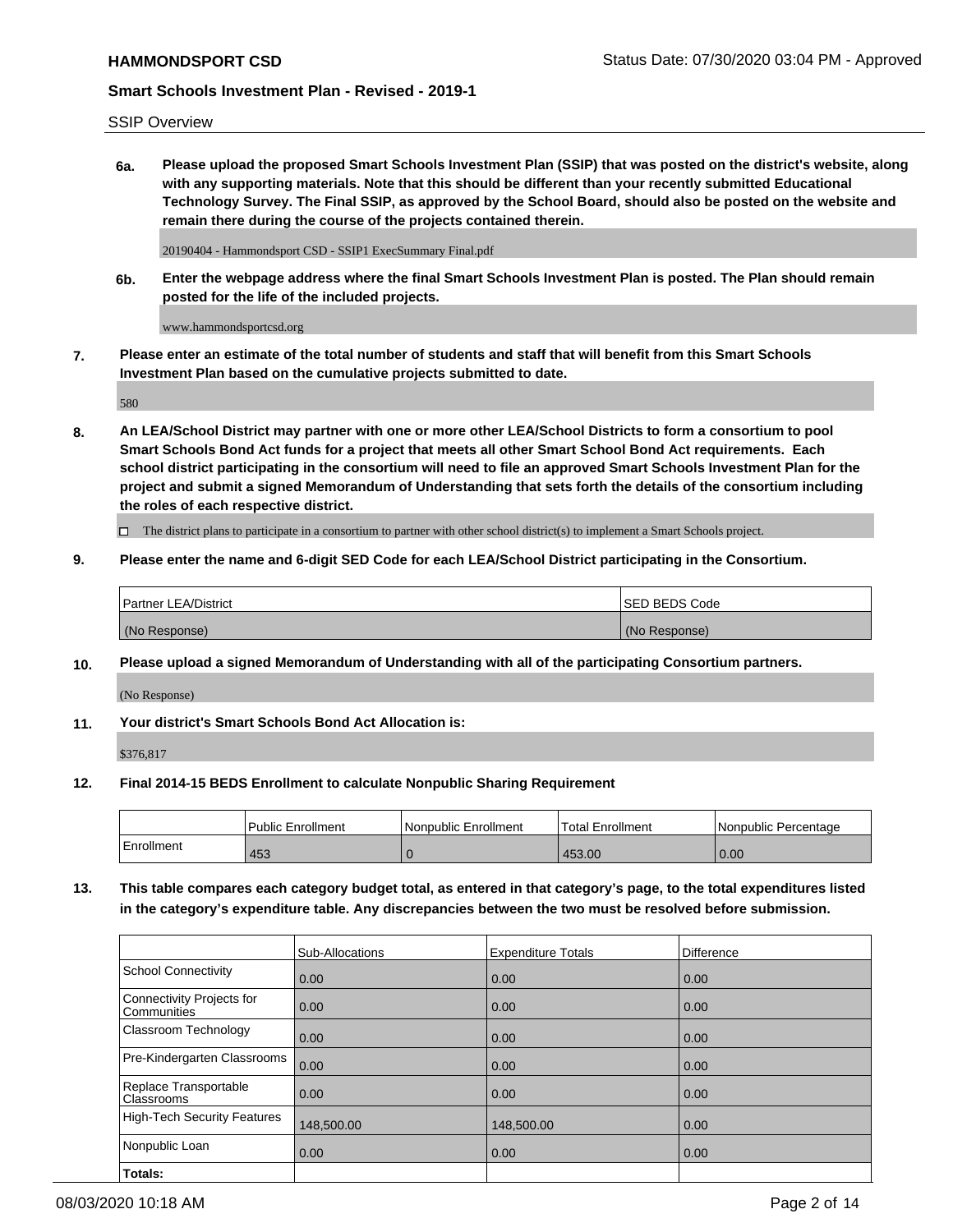SSIP Overview

| 148,500         | 148.500              |            |
|-----------------|----------------------|------------|
| Sub-Allocations | l Expenditure Totals | Difference |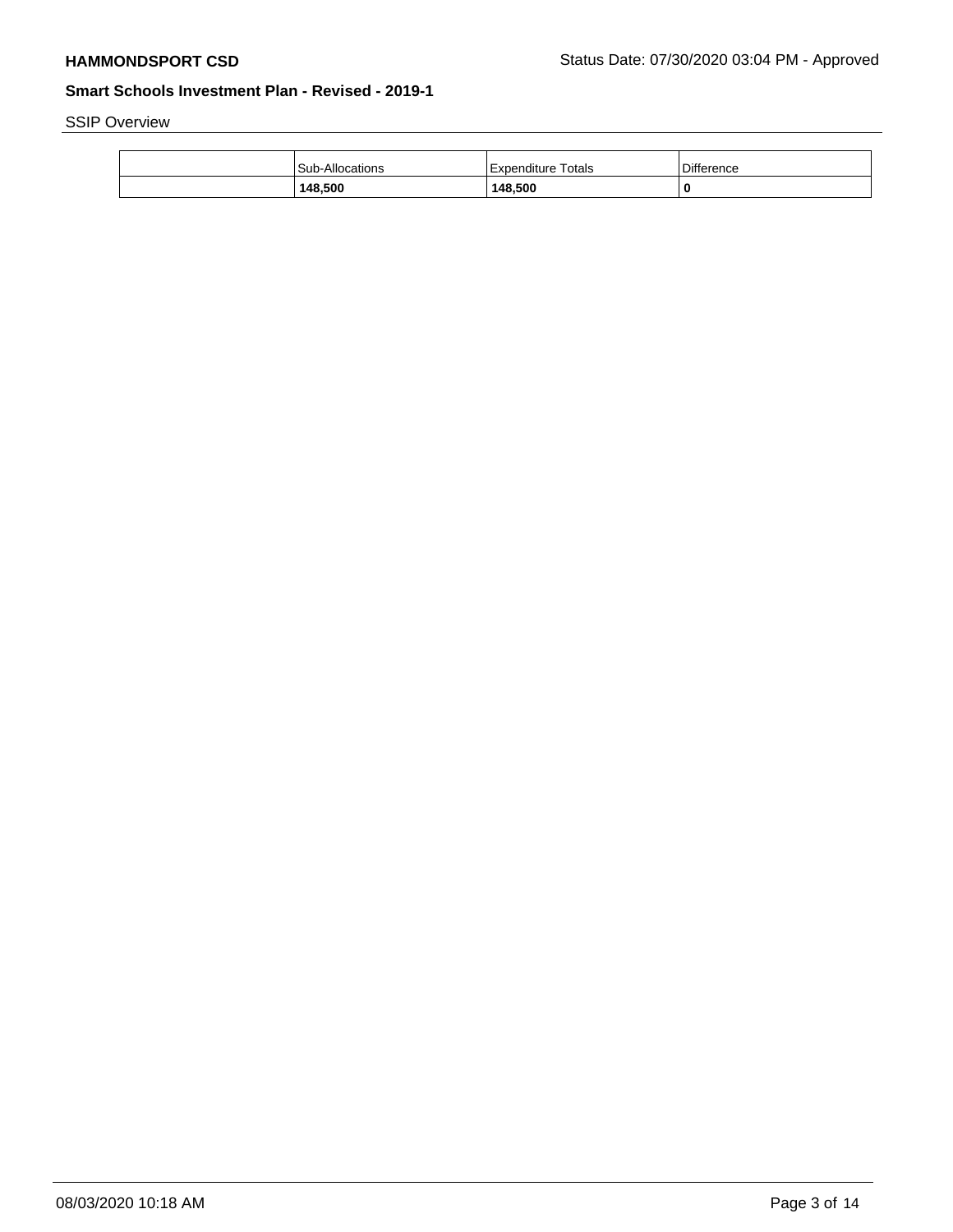School Connectivity

- **1. In order for students and faculty to receive the maximum benefit from the technology made available under the Smart Schools Bond Act, their school buildings must possess sufficient connectivity infrastructure to ensure that devices can be used during the school day. Smart Schools Investment Plans must demonstrate that:**
	- **• sufficient infrastructure that meets the Federal Communications Commission's 100 Mbps per 1,000 students standard currently exists in the buildings where new devices will be deployed, or**
	- **• is a planned use of a portion of Smart Schools Bond Act funds, or**
	- **• is under development through another funding source.**

**Smart Schools Bond Act funds used for technology infrastructure or classroom technology investments must increase the number of school buildings that meet or exceed the minimum speed standard of 100 Mbps per 1,000 students and staff within 12 months. This standard may be met on either a contracted 24/7 firm service or a "burstable" capability. If the standard is met under the burstable criteria, it must be:**

**1. Specifically codified in a service contract with a provider, and**

**2. Guaranteed to be available to all students and devices as needed, particularly during periods of high demand, such as computer-based testing (CBT) periods.**

**Please describe how your district already meets or is planning to meet this standard within 12 months of plan submission.**

(No Response)

**1a. If a district believes that it will be impossible to meet this standard within 12 months, it may apply for a waiver of this requirement, as described on the Smart Schools website. The waiver must be filed and approved by SED prior to submitting this survey.**

 $\Box$  By checking this box, you are certifying that the school district has an approved waiver of this requirement on file with the New York State Education Department.

**2. Connectivity Speed Calculator (Required). If the district currently meets the required speed, enter "Currently Met" in the last box: Expected Date When Required Speed Will be Met.**

|                  | l Number of     | Required Speed | Current Speed in | Expected Speed | Expected Date                        |
|------------------|-----------------|----------------|------------------|----------------|--------------------------------------|
|                  | <b>Students</b> | In Mbps        | <b>Mbps</b>      | to be Attained | When Required                        |
|                  |                 |                |                  |                | Within 12 Months 1Speed Will be Met1 |
| Calculated Speed | (No Response)   | 0.00           | (No Response)    | (No Response)  | l (No Response)                      |

**3. Describe how you intend to use Smart Schools Bond Act funds for high-speed broadband and/or wireless connectivity projects in school buildings.**

(No Response)

**4. Describe the linkage between the district's District Instructional Technology Plan and how the proposed projects will improve teaching and learning. (There should be a link between your response to this question and your responses to Question 1 in Section IV - NYSED Initiatives Alignment: "Explain how the district use of instructional technology will serve as a part of a comprehensive and sustained effort to support rigorous academic standards attainment and performance improvement for students."** 

**Your answer should also align with your answers to the questions in Section II - Strategic Technology Planning and the associated Action Steps in Section III - Action Plan.)**

(No Response)

**5. If the district wishes to have students and staff access the Internet from wireless devices within the school building, or in close proximity to it, it must first ensure that it has a robust Wi-Fi network in place that has sufficient bandwidth to meet user demand.**

**Please describe how you have quantified this demand and how you plan to meet this demand.**

(No Response)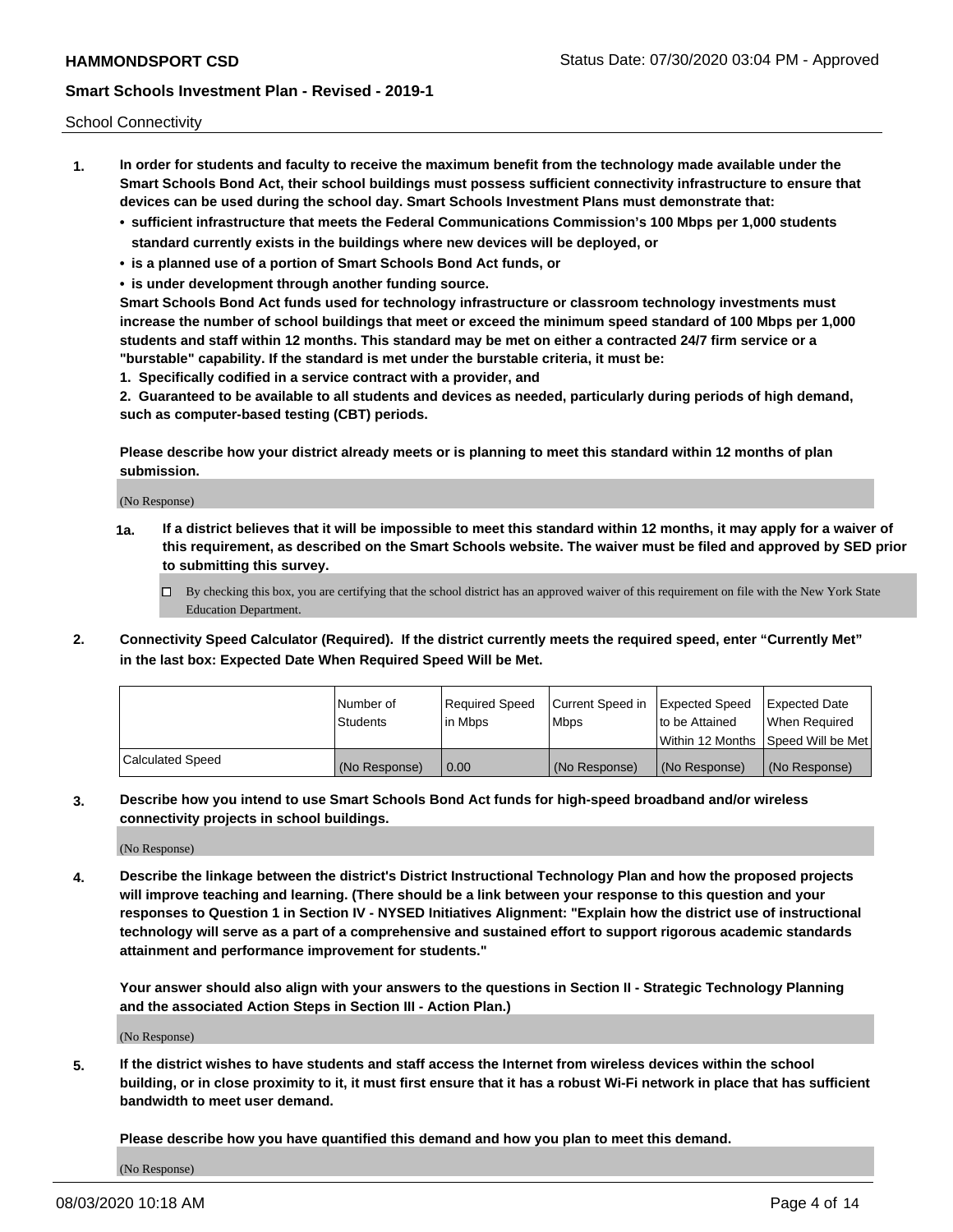School Connectivity

**6. Smart Schools plans with any expenditures in the School Connectivity category require a project number from the Office of Facilities Planning. Districts must submit an SSBA LOI and receive project numbers prior to submitting the SSIP. As indicated on the LOI, some projects may be eligible for a streamlined review and will not require a building permit.**

**Please indicate on a separate row each project number given to you by the Office of Facilities Planning.**

| Project Number |  |
|----------------|--|
| (No Response)  |  |

**7. Certain high-tech security and connectivity infrastructure projects may be eligible for an expedited review process as determined by the Office of Facilities Planning.**

## **Was your project deemed eligible for streamlined review?**

(No Response)

### **8. Include the name and license number of the architect or engineer of record.**

| Name          | License Number |
|---------------|----------------|
| (No Response) | (No Response)  |

### **9. Public Expenditures – Loanable (Counts toward the nonpublic loan calculation)**

| Select the allowable expenditure type.<br>Repeat to add another item under each type. | <b>PUBLIC</b> Items to be<br>l Purchased | Quantity           | Cost Per Item    | <b>Total Cost</b> |
|---------------------------------------------------------------------------------------|------------------------------------------|--------------------|------------------|-------------------|
| (No Response)                                                                         | (No Response)                            | l (No<br>Response) | (No<br>Response) | $\overline{0.00}$ |
|                                                                                       |                                          | 0                  | 0.00             |                   |

## **10. Public Expenditures – Non-Loanable (Does not count toward nonpublic loan calculation)**

| Select the allowable expenditure<br>type.<br>Repeat to add another item under<br>each type. | <b>PUBLIC</b> Items to be purchased | Quantity      | Cost per Item | <b>Total Cost</b> |
|---------------------------------------------------------------------------------------------|-------------------------------------|---------------|---------------|-------------------|
| (No Response)                                                                               | (No Response)                       | (No Response) | (No Response) | 0.00              |
|                                                                                             |                                     |               | 0.00          |                   |

#### **11. Final 2014-15 BEDS Enrollment to calculate Nonpublic Sharing Requirement (no changes allowed.)**

|            | Public Enrollment | Nonpublic Enrollment | <b>Total Enrollment</b> | l Nonpublic Percentage |
|------------|-------------------|----------------------|-------------------------|------------------------|
| Enrollment | 453               |                      | 453.00                  | 0.00                   |

### **12. Total Public Budget - Loanable (Counts toward the nonpublic loan calculation)**

|                                                      | Public Allocations | <b>Estimated Nonpublic Loan</b><br>Amount | Estimated Total Sub-Allocations |
|------------------------------------------------------|--------------------|-------------------------------------------|---------------------------------|
| Network/Access Costs                                 | (No Response)      | 0.00                                      | 0.00                            |
| School Internal Connections and<br><b>Components</b> | (No Response)      | 0.00                                      | 0.00                            |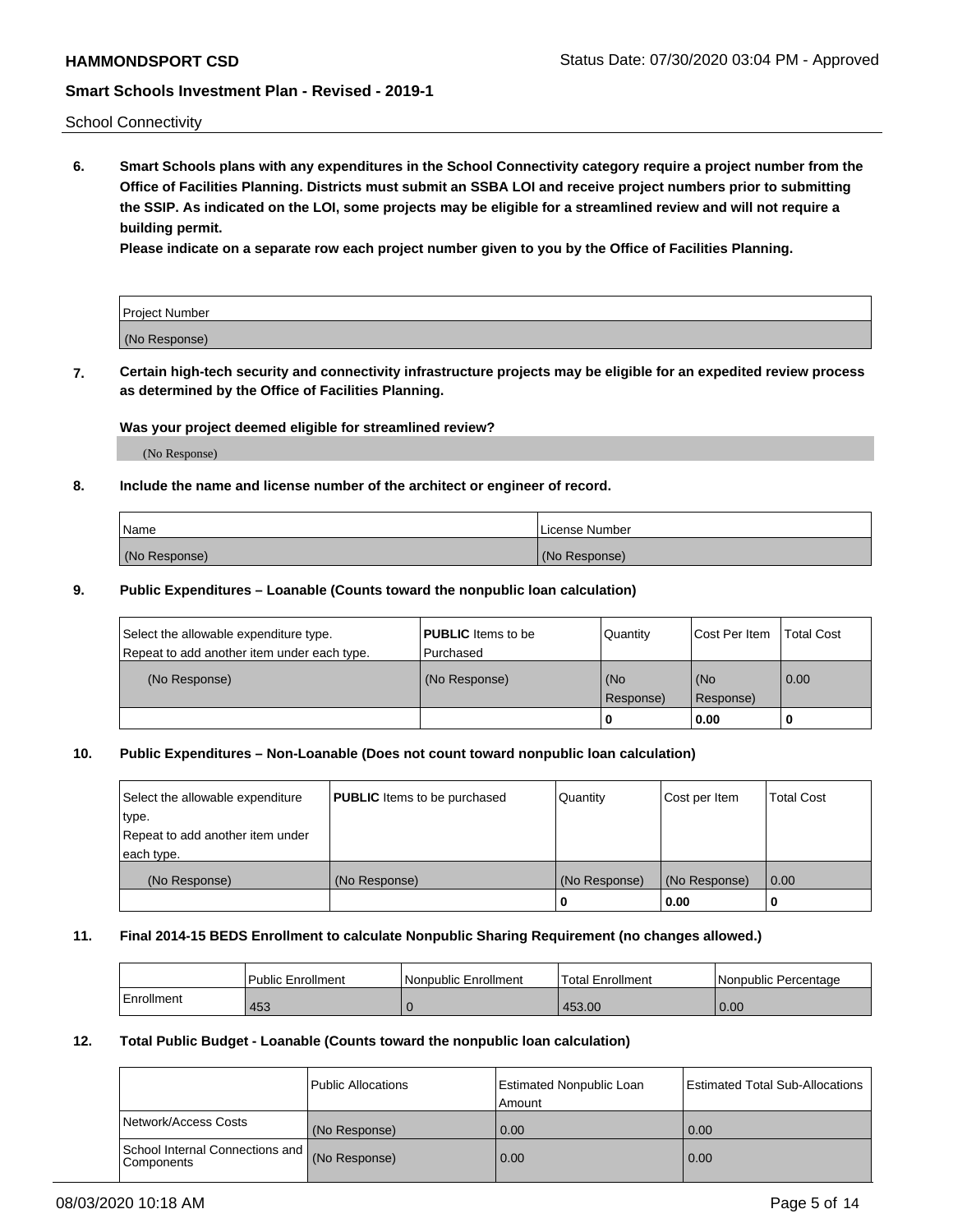School Connectivity

|          | Public Allocations | Estimated Nonpublic Loan<br>l Amount i | Estimated Total Sub-Allocations |
|----------|--------------------|----------------------------------------|---------------------------------|
| l Other  | (No Response)      | 0.00                                   | 0.00                            |
| 'Totals: | 0.00               | 0                                      | 0                               |

# **13. Total Public Budget – Non-Loanable (Does not count toward the nonpublic loan calculation)**

|                                                   | Sub-<br>Allocation |
|---------------------------------------------------|--------------------|
| Network/Access Costs                              | (No Response)      |
| <b>Outside Plant Costs</b>                        | (No Response)      |
| <b>School Internal Connections and Components</b> | (No Response)      |
| Professional Services                             | (No Response)      |
| Testing                                           | (No Response)      |
| <b>Other Upfront Costs</b>                        | (No Response)      |
| <b>Other Costs</b>                                | (No Response)      |
| Totals:                                           | 0.00               |

# **14. School Connectivity Totals**

|                          | Total Sub-Allocations |
|--------------------------|-----------------------|
| Total Loanable Items     | 0.00                  |
| Total Non-Ioanable Items | 0.00                  |
| Totals:                  | 0                     |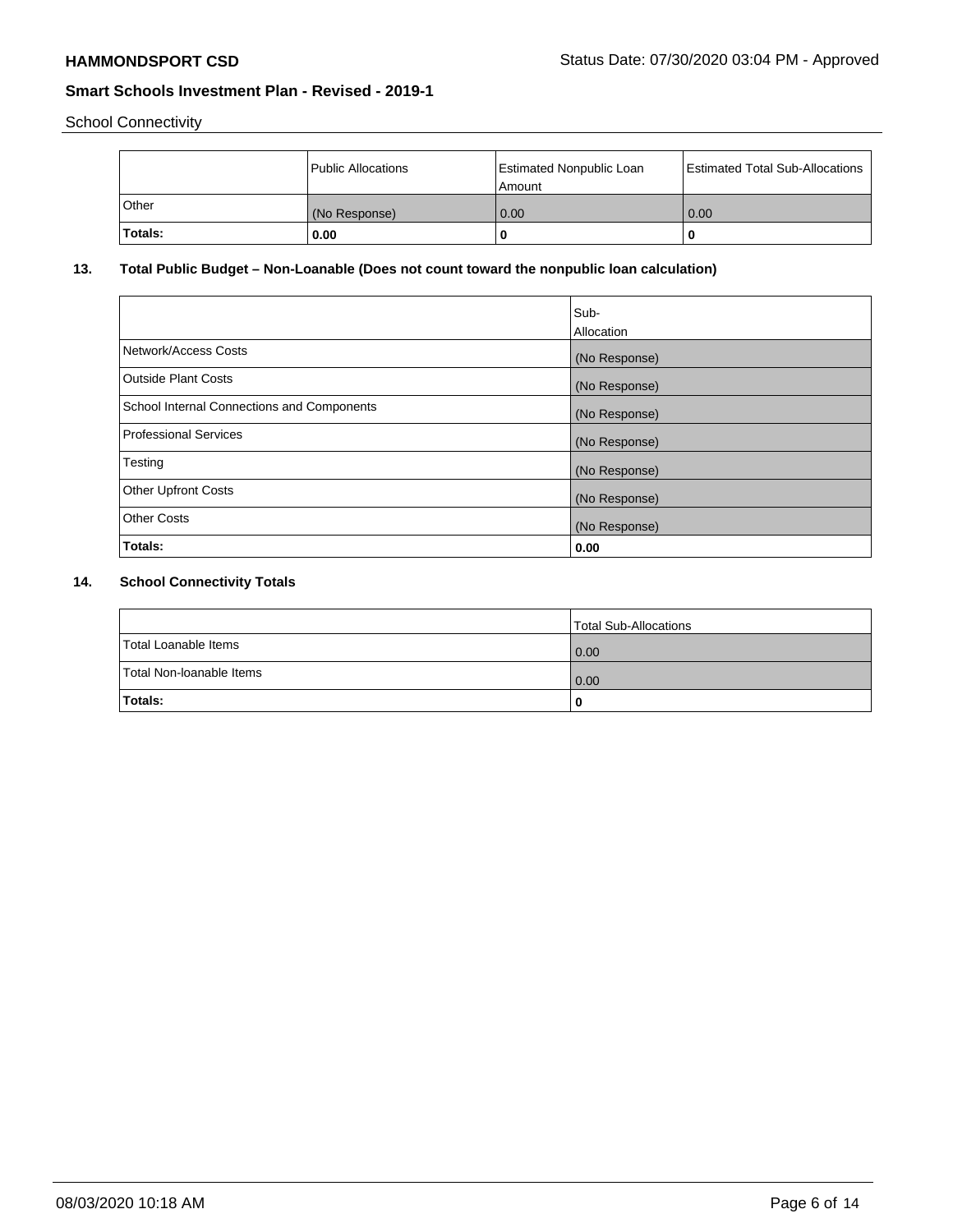Community Connectivity (Broadband and Wireless)

**1. Describe how you intend to use Smart Schools Bond Act funds for high-speed broadband and/or wireless connectivity projects in the community.**

(No Response)

**2. Please describe how the proposed project(s) will promote student achievement and increase student and/or staff access to the Internet in a manner that enhances student learning and/or instruction outside of the school day and/or school building.**

(No Response)

**3. Community connectivity projects must comply with all the necessary local building codes and regulations (building and related permits are not required prior to plan submission).**

 $\Box$  I certify that we will comply with all the necessary local building codes and regulations.

**4. Please describe the physical location of the proposed investment.**

(No Response)

**5. Please provide the initial list of partners participating in the Community Connectivity Broadband Project, along with their Federal Tax Identification (Employer Identification) number.**

| <b>Project Partners</b> | l Federal ID # |
|-------------------------|----------------|
| (No Response)           | (No Response)  |

**6. Please detail the type, quantity, per unit cost and total cost of the eligible items under each sub-category.**

| Select the allowable expenditure | Item to be purchased | Quantity      | Cost per Item | <b>Total Cost</b> |
|----------------------------------|----------------------|---------------|---------------|-------------------|
| type.                            |                      |               |               |                   |
| Repeat to add another item under |                      |               |               |                   |
| each type.                       |                      |               |               |                   |
| (No Response)                    | (No Response)        | (No Response) | (No Response) | 0.00              |
|                                  |                      | U             | 0.00          |                   |

**7. If you are submitting an allocation for Community Connectivity, complete this table.**

**Note that the calculated Total at the bottom of the table must equal the Total allocation for this category that you entered in the SSIP Overview overall budget.**

|                                    | Sub-Allocation |
|------------------------------------|----------------|
| Network/Access Costs               | (No Response)  |
| Outside Plant Costs                | (No Response)  |
| <b>Tower Costs</b>                 | (No Response)  |
| <b>Customer Premises Equipment</b> | (No Response)  |
| <b>Professional Services</b>       | (No Response)  |
| Testing                            | (No Response)  |
| <b>Other Upfront Costs</b>         | (No Response)  |
| <b>Other Costs</b>                 | (No Response)  |
| Totals:                            | 0.00           |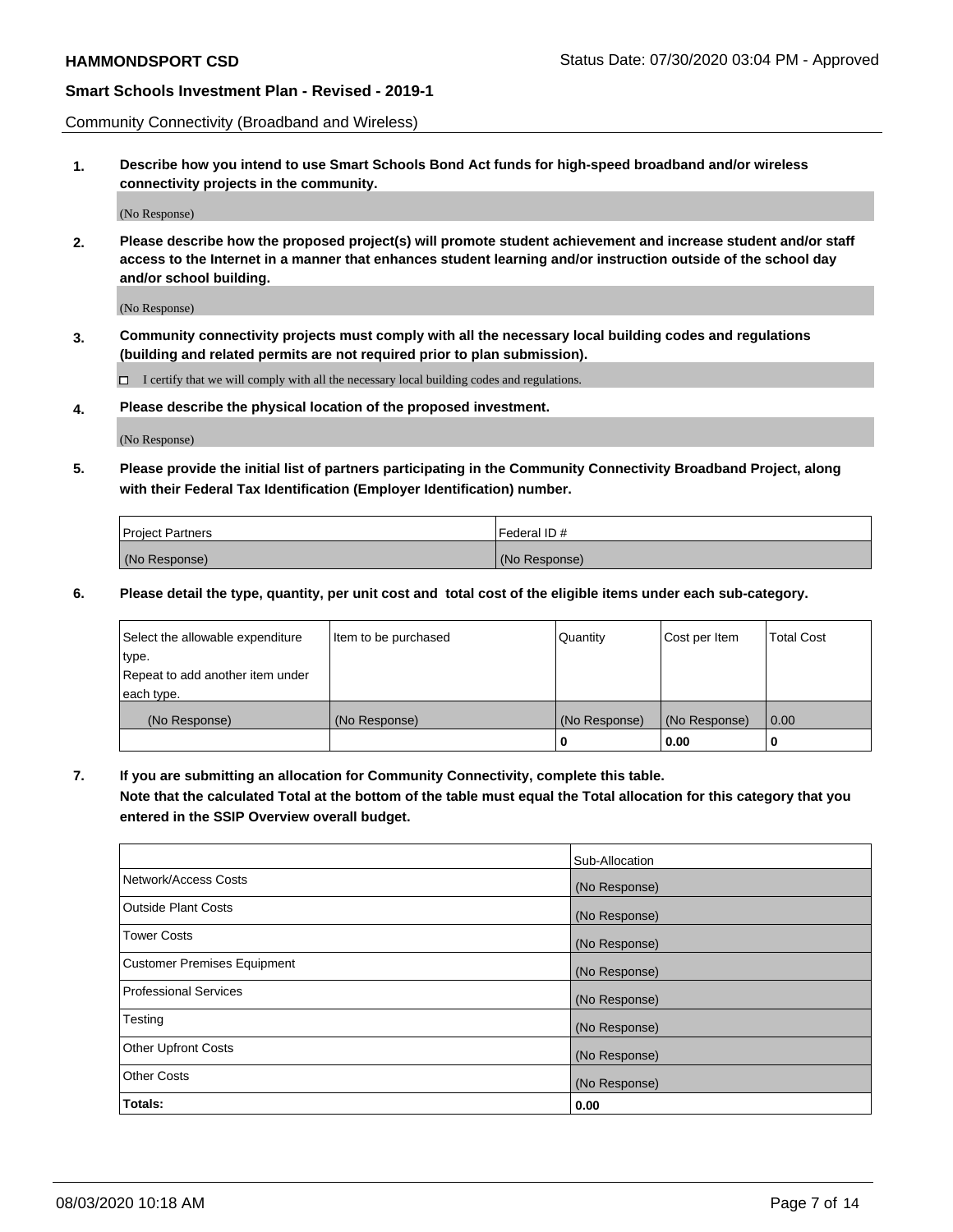### Classroom Learning Technology

**1. In order for students and faculty to receive the maximum benefit from the technology made available under the Smart Schools Bond Act, their school buildings must possess sufficient connectivity infrastructure to ensure that devices can be used during the school day. Smart Schools Investment Plans must demonstrate that sufficient infrastructure that meets the Federal Communications Commission's 100 Mbps per 1,000 students standard currently exists in the buildings where new devices will be deployed, or is a planned use of a portion of Smart Schools Bond Act funds, or is under development through another funding source. Smart Schools Bond Act funds used for technology infrastructure or classroom technology investments must increase the number of school buildings that meet or exceed the minimum speed standard of 100 Mbps per 1,000 students and staff within 12 months. This standard may be met on either a contracted 24/7 firm service or a**

**"burstable" capability. If the standard is met under the burstable criteria, it must be:**

**1. Specifically codified in a service contract with a provider, and**

**2. Guaranteed to be available to all students and devices as needed, particularly during periods of high demand, such as computer-based testing (CBT) periods.**

**Please describe how your district already meets or is planning to meet this standard within 12 months of plan submission.**

(No Response)

- **1a. If a district believes that it will be impossible to meet this standard within 12 months, it may apply for a waiver of this requirement, as described on the Smart Schools website. The waiver must be filed and approved by SED prior to submitting this survey.**
	- By checking this box, you are certifying that the school district has an approved waiver of this requirement on file with the New York State Education Department.
- **2. Connectivity Speed Calculator (Required). If the district currently meets the required speed, enter "Currently Met" in the last box: Expected Date When Required Speed Will be Met.**

|                  | l Number of     | Required Speed | Current Speed in | <b>Expected Speed</b> | <b>Expected Date</b>                |
|------------------|-----------------|----------------|------------------|-----------------------|-------------------------------------|
|                  | <b>Students</b> | l in Mbps      | l Mbps           | to be Attained        | When Required                       |
|                  |                 |                |                  |                       | Within 12 Months  Speed Will be Met |
| Calculated Speed | (No Response)   | 0.00           | (No Response)    | l (No Response)       | (No Response)                       |

**3. If the district wishes to have students and staff access the Internet from wireless devices within the school building, or in close proximity to it, it must first ensure that it has a robust Wi-Fi network in place that has sufficient bandwidth to meet user demand.**

**Please describe how you have quantified this demand and how you plan to meet this demand.**

(No Response)

**4. All New York State public school districts are required to complete and submit an Instructional Technology Plan survey to the New York State Education Department in compliance with Section 753 of the Education Law and per Part 100.12 of the Commissioner's Regulations.**

**Districts that include educational technology purchases as part of their Smart Schools Investment Plan must have a submitted and approved Instructional Technology Plan survey on file with the New York State Education Department.**

- By checking this box, you are certifying that the school district has an approved Instructional Technology Plan survey on file with the New York State Education Department.
- **5. Describe the devices you intend to purchase and their compatibility with existing or planned platforms or systems. Specifically address the adequacy of each facility's electrical, HVAC and other infrastructure necessary to install and support the operation of the planned technology.**

(No Response)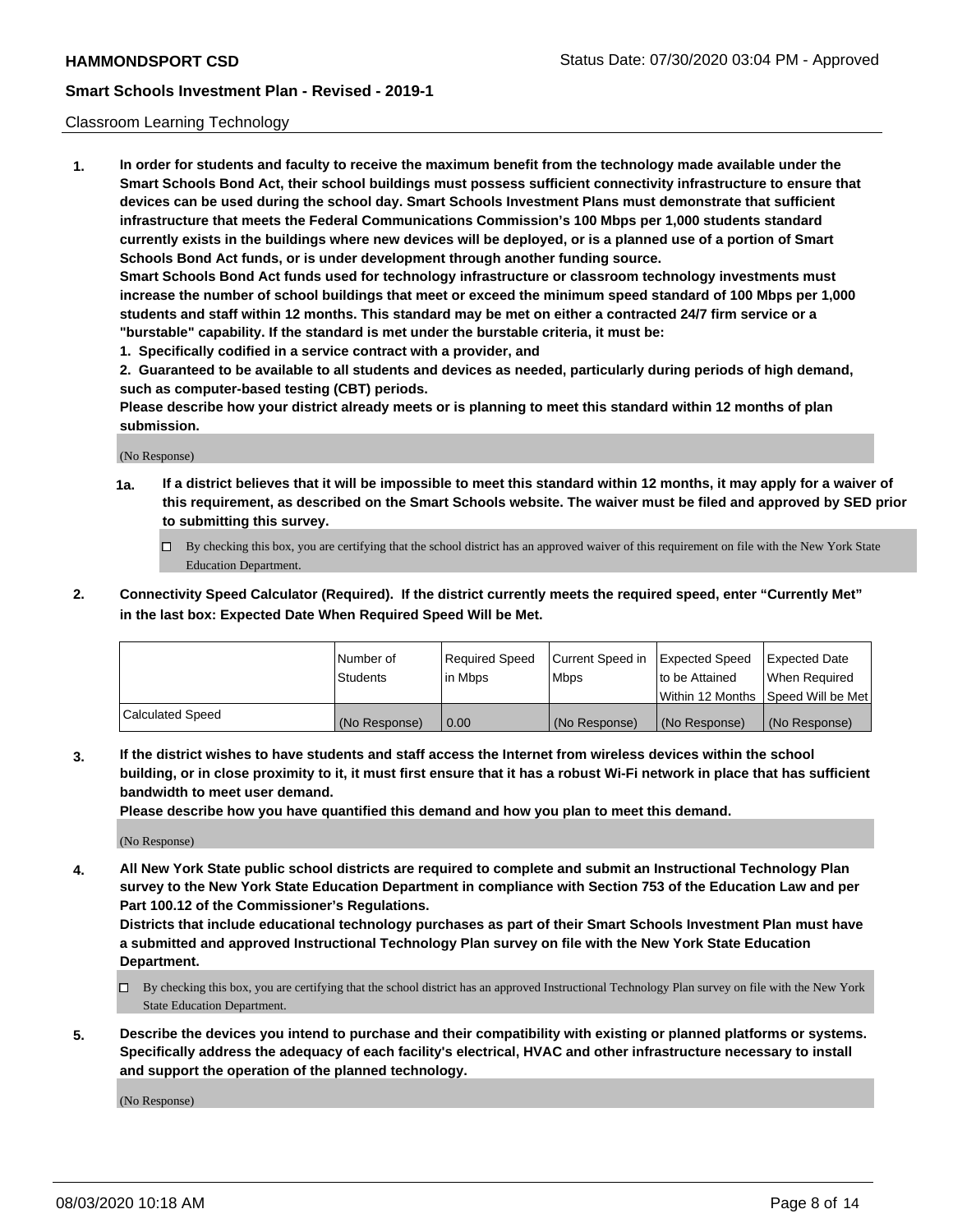### Classroom Learning Technology

- **6. Describe how the proposed technology purchases will:**
	- **> enhance differentiated instruction;**
	- **> expand student learning inside and outside the classroom;**
	- **> benefit students with disabilities and English language learners; and**
	- **> contribute to the reduction of other learning gaps that have been identified within the district.**

**The expectation is that districts will place a priority on addressing the needs of students who struggle to succeed in a rigorous curriculum. Responses in this section should specifically address this concern and align with the district's Instructional Technology Plan (in particular Question 2 of E. Curriculum and Instruction: "Does the district's instructional technology plan address the needs of students with disabilities to ensure equitable access to instruction, materials and assessments?" and Question 3 of the same section: "Does the district's instructional technology plan address the provision of assistive technology specifically for students with disabilities to ensure access to and participation in the general curriculum?")**

**In addition, describe how the district ensures equitable access to instruction, materials and assessments and participation in the general curriculum for both SWD and English Language Learners/Multilingual Learners (ELL/MLL) students.**

(No Response)

**7. Where appropriate, describe how the proposed technology purchases will enhance ongoing communication with parents and other stakeholders and help the district facilitate technology-based regional partnerships, including distance learning and other efforts.**

(No Response)

**8. Describe the district's plan to provide professional development to ensure that administrators, teachers and staff can employ the technology purchased to enhance instruction successfully.**

**Note: This response should be aligned and expanded upon in accordance with your district's response to Question 1 of F. Professional Development of your Instructional Technology Plan: "Please provide a summary of professional development offered to teachers and staff, for the time period covered by this plan, to support technology to enhance teaching and learning. Please include topics, audience and method of delivery within your summary."**

(No Response)

- **9. Districts must contact one of the SUNY/CUNY teacher preparation programs listed on the document on the left side of the page that supplies the largest number of the district's new teachers to request advice on innovative uses and best practices at the intersection of pedagogy and educational technology.**
	- By checking this box, you certify that you have contacted the SUNY/CUNY teacher preparation program that supplies the largest number of your new teachers to request advice on these issues.
	- **9a. Please enter the name of the SUNY or CUNY Institution that you contacted.**

(No Response)

**9b. Enter the primary Institution phone number.**

(No Response)

**9c. Enter the name of the contact person with whom you consulted and/or will be collaborating with on innovative uses of technology and best practices.**

(No Response)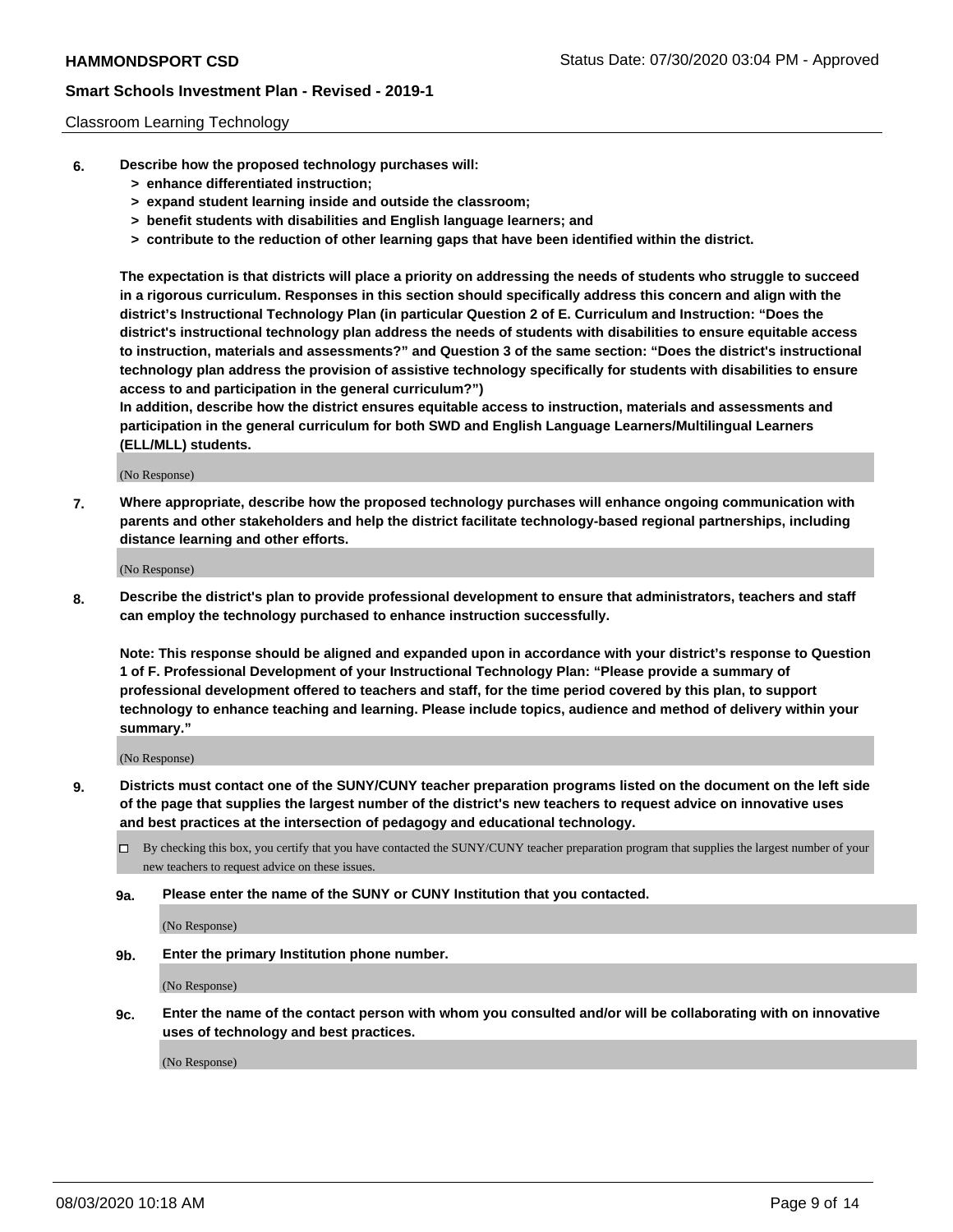### Classroom Learning Technology

**10. To ensure the sustainability of technology purchases made with Smart Schools funds, districts must demonstrate a long-term plan to maintain and replace technology purchases supported by Smart Schools Bond Act funds. This sustainability plan shall demonstrate a district's capacity to support recurring costs of use that are ineligible for Smart Schools Bond Act funding such as device maintenance, technical support, Internet and wireless fees, maintenance of hotspots, staff professional development, building maintenance and the replacement of incidental items. Further, such a sustainability plan shall include a long-term plan for the replacement of purchased devices and equipment at the end of their useful life with other funding sources.**

 $\Box$  By checking this box, you certify that the district has a sustainability plan as described above.

**11. Districts must ensure that devices purchased with Smart Schools Bond funds will be distributed, prepared for use, maintained and supported appropriately. Districts must maintain detailed device inventories in accordance with generally accepted accounting principles.**

By checking this box, you certify that the district has a distribution and inventory management plan and system in place.

### **12. Please detail the type, quantity, per unit cost and total cost of the eligible items under each sub-category.**

| Select the allowable expenditure<br>type.<br>Repeat to add another item under | Item to be Purchased | Quantity      | Cost per Item | <b>Total Cost</b> |
|-------------------------------------------------------------------------------|----------------------|---------------|---------------|-------------------|
| each type.<br>(No Response)                                                   | (No Response)        | (No Response) | (No Response) | 0.00              |
|                                                                               |                      | 0             | 0.00          |                   |

### **13. Final 2014-15 BEDS Enrollment to calculate Nonpublic Sharing Requirement (no changes allowed.)**

|            | l Public Enrollment | Nonpublic Enrollment | <b>Total Enrollment</b> | l Nonpublic<br>l Percentage |
|------------|---------------------|----------------------|-------------------------|-----------------------------|
| Enrollment | 453                 |                      | 453.00                  | 0.00                        |

### **14. If you are submitting an allocation for Classroom Learning Technology complete this table.**

|                          | Public School Sub-Allocation | <b>Estimated Nonpublic Loan</b><br>Amount<br>(Based on Percentage Above) | <b>Estimated Total Public and</b><br>Nonpublic Sub-Allocation |
|--------------------------|------------------------------|--------------------------------------------------------------------------|---------------------------------------------------------------|
| Interactive Whiteboards  | (No Response)                | 0.00                                                                     | 0.00                                                          |
| <b>Computer Servers</b>  | (No Response)                | 0.00                                                                     | 0.00                                                          |
| <b>Desktop Computers</b> | (No Response)                | 0.00                                                                     | 0.00                                                          |
| <b>Laptop Computers</b>  | (No Response)                | 0.00                                                                     | 0.00                                                          |
| <b>Tablet Computers</b>  | (No Response)                | 0.00                                                                     | 0.00                                                          |
| <b>Other Costs</b>       | (No Response)                | 0.00                                                                     | 0.00                                                          |
| Totals:                  | 0.00                         | 0                                                                        | 0                                                             |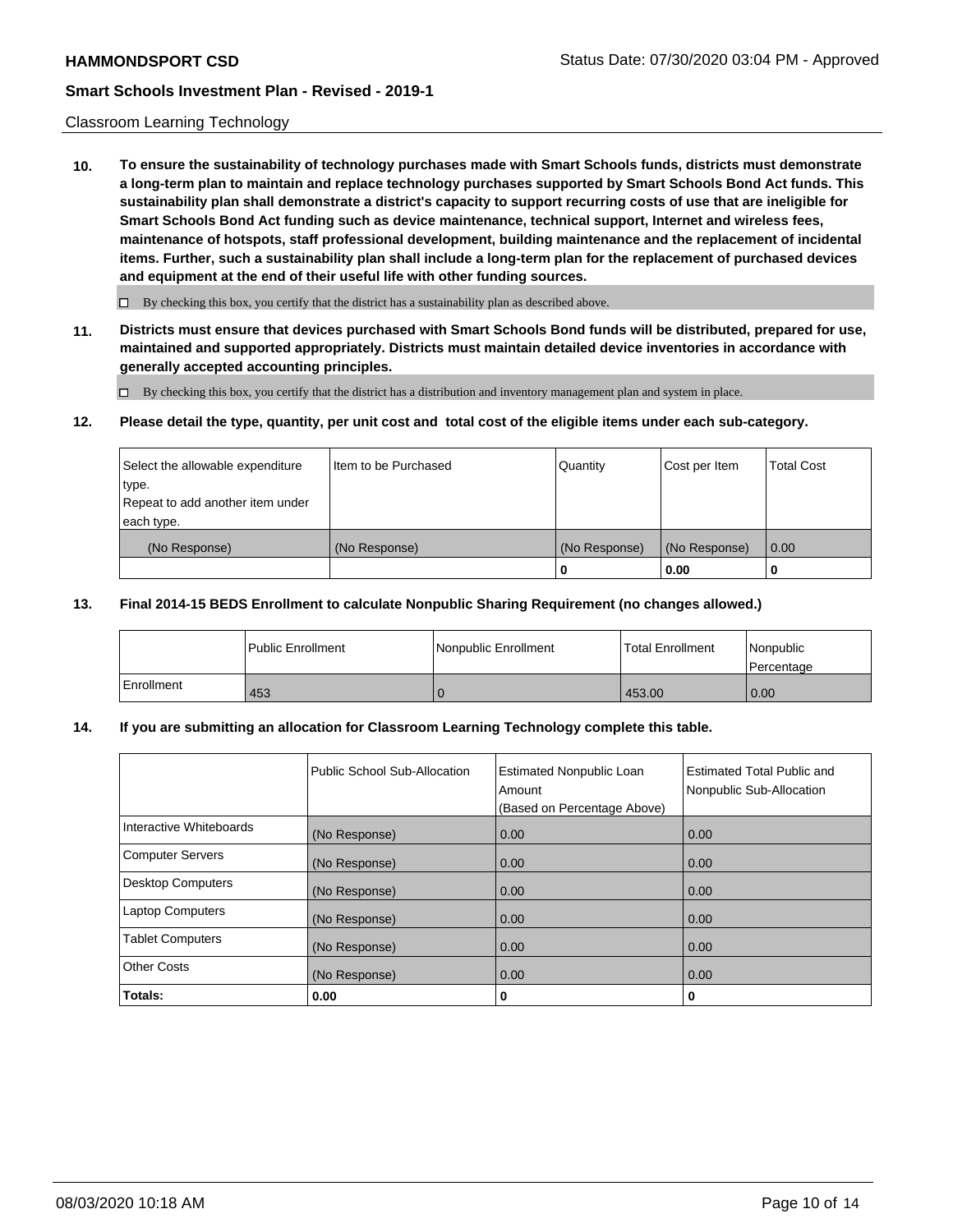### Pre-Kindergarten Classrooms

**1. Provide information regarding how and where the district is currently serving pre-kindergarten students and justify the need for additional space with enrollment projections over 3 years.**

(No Response)

- **2. Describe the district's plan to construct, enhance or modernize education facilities to accommodate prekindergarten programs. Such plans must include:**
	- **Specific descriptions of what the district intends to do to each space;**
	- **An affirmation that new pre-kindergarten classrooms will contain a minimum of 900 square feet per classroom;**
	- **The number of classrooms involved;**
	- **The approximate construction costs per classroom; and**
	- **Confirmation that the space is district-owned or has a long-term lease that exceeds the probable useful life of the improvements.**

(No Response)

**3. Smart Schools Bond Act funds may only be used for capital construction costs. Describe the type and amount of additional funds that will be required to support ineligible ongoing costs (e.g. instruction, supplies) associated with any additional pre-kindergarten classrooms that the district plans to add.**

(No Response)

**4. All plans and specifications for the erection, repair, enlargement or remodeling of school buildings in any public school district in the State must be reviewed and approved by the Commissioner. Districts that plan capital projects using their Smart Schools Bond Act funds will undergo a Preliminary Review Process by the Office of Facilities Planning.**

**Please indicate on a separate row each project number given to you by the Office of Facilities Planning.**

| Project Number |  |
|----------------|--|
| (No Response)  |  |
|                |  |

**5. Please detail the type, quantity, per unit cost and total cost of the eligible items under each sub-category.**

| Select the allowable expenditure | Item to be purchased | Quantity      | Cost per Item | <b>Total Cost</b> |
|----------------------------------|----------------------|---------------|---------------|-------------------|
| type.                            |                      |               |               |                   |
| Repeat to add another item under |                      |               |               |                   |
| each type.                       |                      |               |               |                   |
| (No Response)                    | (No Response)        | (No Response) | (No Response) | 0.00              |
|                                  |                      | o             | 0.00          | u                 |

**6. If you have made an allocation for Pre-Kindergarten Classrooms, complete this table. Note that the calculated Total at the bottom of the table must equal the Total allocation for this category that you entered in the SSIP Overview overall budget.**

|                                          | Sub-Allocation |
|------------------------------------------|----------------|
| Construct Pre-K Classrooms               | (No Response)  |
| Enhance/Modernize Educational Facilities | (No Response)  |
| <b>Other Costs</b>                       | (No Response)  |
| Totals:                                  | 0.00           |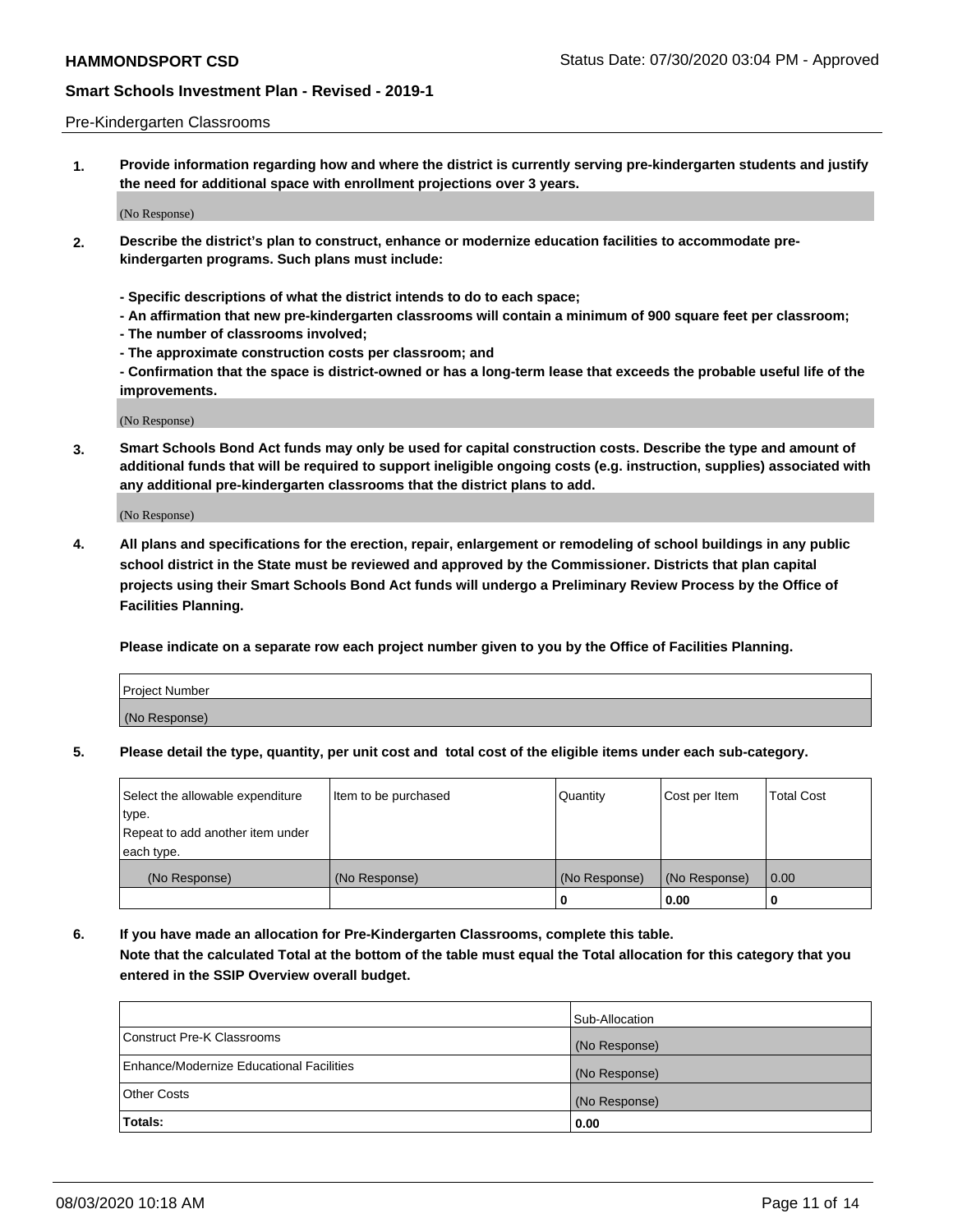Replace Transportable Classrooms

**1. Describe the district's plan to construct, enhance or modernize education facilities to provide high-quality instructional space by replacing transportable classrooms.**

(No Response)

**2. All plans and specifications for the erection, repair, enlargement or remodeling of school buildings in any public school district in the State must be reviewed and approved by the Commissioner. Districts that plan capital projects using their Smart Schools Bond Act funds will undergo a Preliminary Review Process by the Office of Facilities Planning.**

**Please indicate on a separate row each project number given to you by the Office of Facilities Planning.**

| Project Number |  |
|----------------|--|
|                |  |
|                |  |
|                |  |
| (No Response)  |  |
|                |  |
|                |  |

**3. For large projects that seek to blend Smart Schools Bond Act dollars with other funds, please note that Smart Schools Bond Act funds can be allocated on a pro rata basis depending on the number of new classrooms built that directly replace transportable classroom units.**

**If a district seeks to blend Smart Schools Bond Act dollars with other funds describe below what other funds are being used and what portion of the money will be Smart Schools Bond Act funds.**

(No Response)

**4. Please detail the type, quantity, per unit cost and total cost of the eligible items under each sub-category.**

| Select the allowable expenditure | Item to be purchased | Quantity      | Cost per Item | Total Cost |
|----------------------------------|----------------------|---------------|---------------|------------|
| ∣type.                           |                      |               |               |            |
| Repeat to add another item under |                      |               |               |            |
| each type.                       |                      |               |               |            |
| (No Response)                    | (No Response)        | (No Response) | (No Response) | 0.00       |
|                                  |                      | u             | 0.00          |            |

**5. If you have made an allocation for Replace Transportable Classrooms, complete this table. Note that the calculated Total at the bottom of the table must equal the Total allocation for this category that you entered in the SSIP Overview overall budget.**

|                                                | Sub-Allocation |
|------------------------------------------------|----------------|
| Construct New Instructional Space              | (No Response)  |
| Enhance/Modernize Existing Instructional Space | (No Response)  |
| <b>Other Costs</b>                             | (No Response)  |
| Totals:                                        | 0.00           |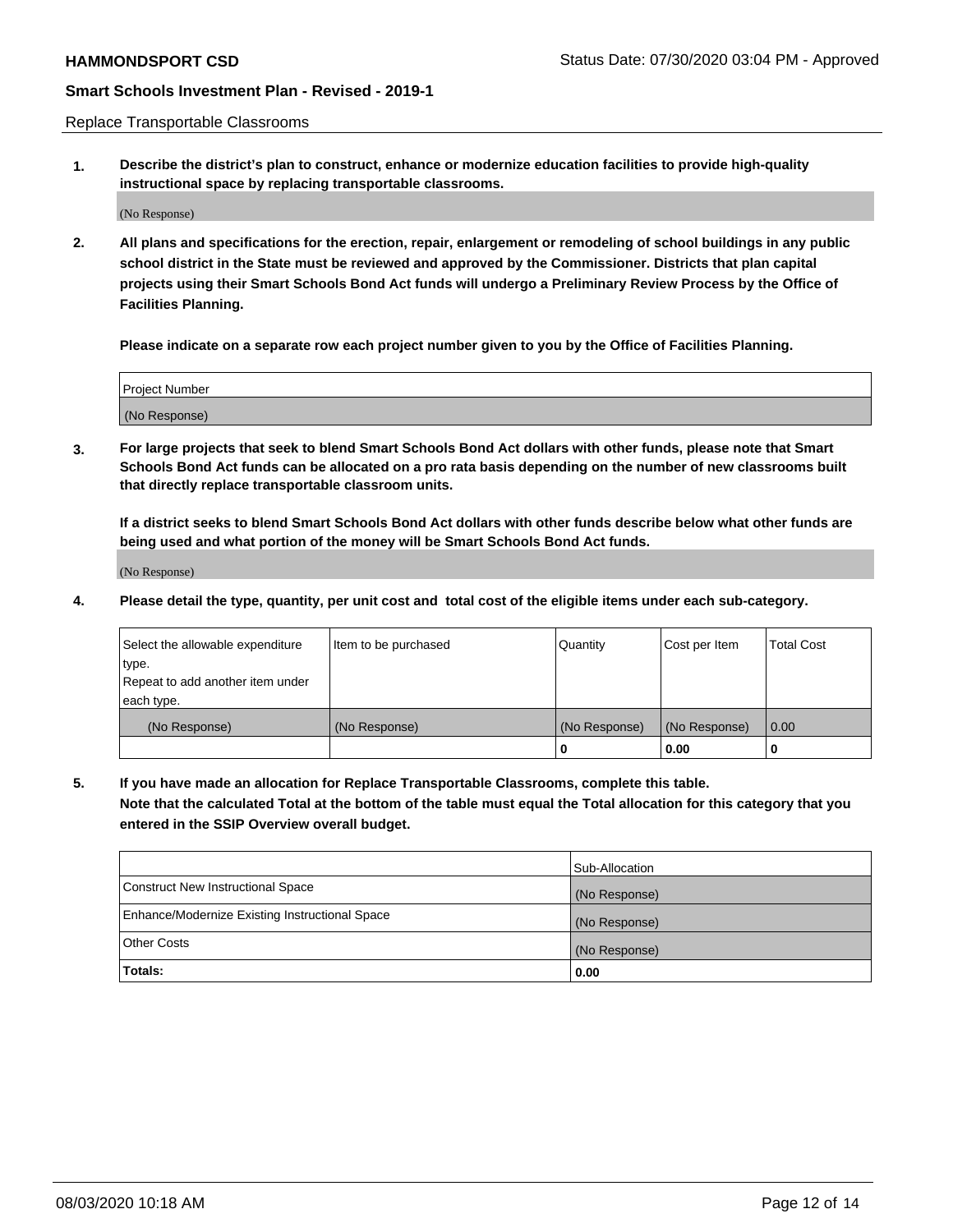### High-Tech Security Features

## **1. Describe how you intend to use Smart Schools Bond Act funds to install high-tech security features in school buildings and on school campuses.**

The Hammondsport Central School District intends to use Smart Schools Bond Act funds in the following ways:

- Upgrading video surveillance storage servers to accomodate additional IP cameras and video storage duration.
- Replacing analog cameras with digital cameras.
- Upgrading older digital cameras with new technology including cameras that expand coverage.
- Adding door monitoring to all perimeter doors.
- Deploying an Integrated Security Management System with improved perimeter Access Control and Video Surveillance system interoperability.
- Installing Category 6 cabling to upgrade analog video-surveillance camera pathways and cabling to extend door monitoring to all perimeter doors.
- **2. All plans and specifications for the erection, repair, enlargement or remodeling of school buildings in any public school district in the State must be reviewed and approved by the Commissioner. Smart Schools plans with any expenditures in the High-Tech Security category require a project number from the Office of Facilities Planning. Districts must submit an SSBA LOI and receive project numbers prior to submitting the SSIP. As indicated on the LOI, some projects may be eligible for a streamlined review and will not require a building permit. Please indicate on a separate row each project number given to you by the Office of Facilities Planning.**

| Project Number        |  |
|-----------------------|--|
| 57-29-01-04-002-020   |  |
| 57-29-01-04-0-002-BA1 |  |
|                       |  |

- **3. Was your project deemed eligible for streamlined Review?**
	- **M** Yes
	- $\square$  No
	- **3a. Districts with streamlined projects must certify that they have reviewed all installations with their licensed architect or engineer of record, and provide that person's name and license number. The licensed professional must review the products and proposed method of installation prior to implementation and review the work during and after completion in order to affirm that the work was code-compliant, if requested.**

By checking this box, you certify that the district has reviewed all installations with a licensed architect or engineer of record.

**4. Include the name and license number of the architect or engineer of record.**

| Name                | l License Number |
|---------------------|------------------|
| Victor J. Tomaselli | 17193            |

**5. Please detail the type, quantity, per unit cost and total cost of the eligible items under each sub-category.**

| Select the allowable expenditure  | Item to be purchased                                         | Quantity | Cost per Item | <b>Total Cost</b> |
|-----------------------------------|--------------------------------------------------------------|----------|---------------|-------------------|
| type.                             |                                                              |          |               |                   |
| Repeat to add another item under  |                                                              |          |               |                   |
| each type.                        |                                                              |          |               |                   |
| <b>Electronic Security System</b> | 3 megapixel dome camera                                      | 25       | 800.00        | 20,000.00         |
| <b>Entry Control System</b>       | Integrated security management<br>system and software server |          | 10.000.00     | 10.000.00         |
| <b>Electronic Security System</b> | 5 megapixel outdoor day/night dome<br>camera                 | 30       | 1.200.00      | 36,000,00         |
| <b>Electronic Security System</b> | Video surveillance system server and                         | -1       | 20,000.00     | 20,000,00         |